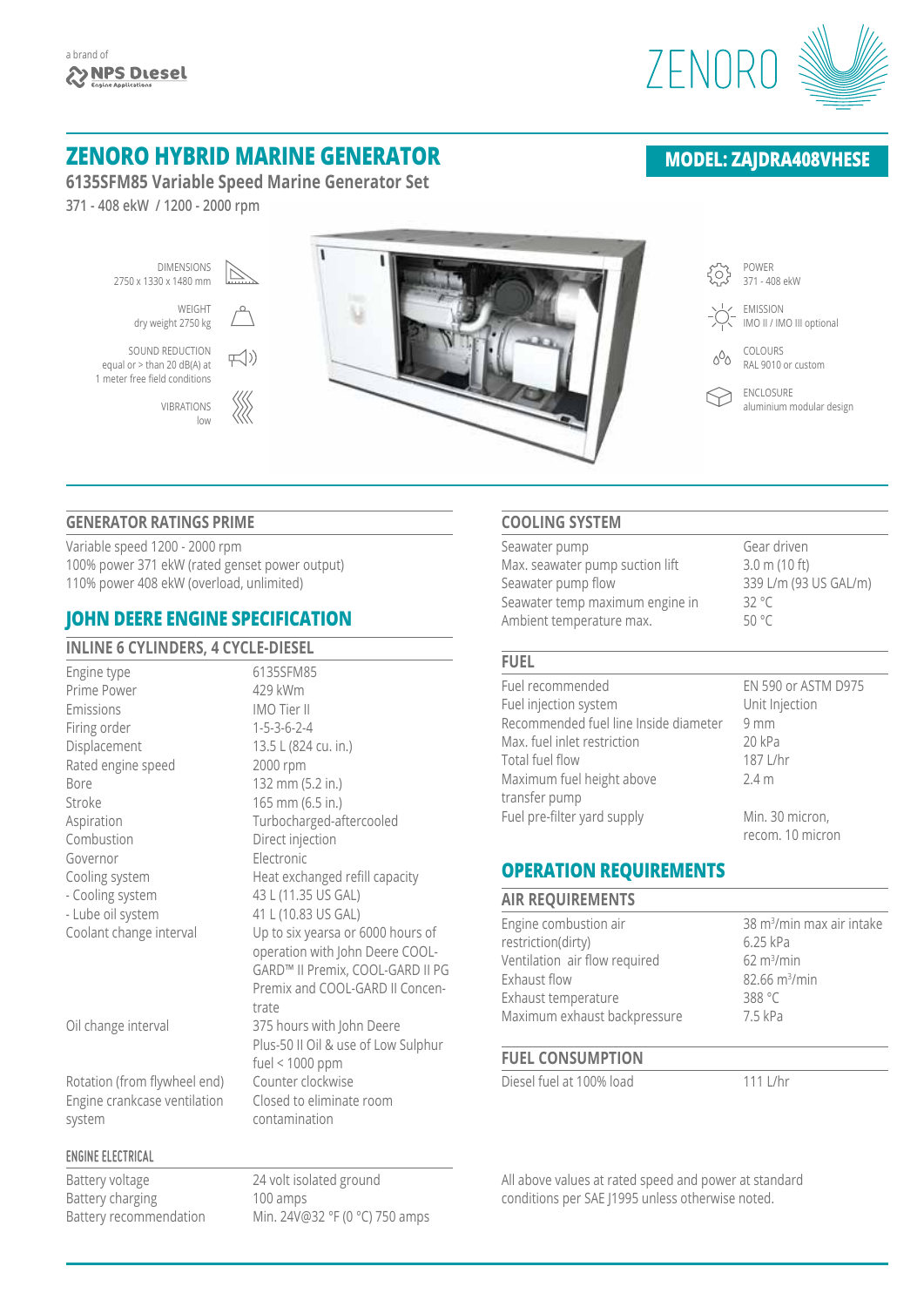

### **ZENORO STANDARD FEATURES**

- Engine marine white painted
- Single service side (oil filter, fuel filter & air filter)
- Double walled fuel lines + leak detection
- Steel foundation frame to support engine & electrical machine
- Integrated electrical ventilation fan
- Double pass air intake & outlet muffler boxes
- Approved vibration isolators
- Wet elbow through enclosure
- Emergency button
- ABS classification, other classification societies by option

### **STANDARD ENGINE SAFETY SYSTEM**

- Engine oil pressure low warning & shutdown
- Engine coolant temperature high warning & shutdown
- Engine coolant level low warning
- Wet exhaust elbow temperature high warning & shutdown
- Fuel oil leakage from double walled fuel lines warning
- Over speed shutdown
- Belt guard

### **STANDARD INTERCONNECTIONS**

- Fuel connections, fuel inlet/outlet
- Seawater inlet pipe hose connection
- Seawater outlet via wet elbow
- Oil drain
- Opening for electrical machine leads
- Opening for battery cables

## **STANDARD HIGH QUALITY HEAVY DUTY SOUND ENCLOSURE**

- High quality modular sound enclosure with aluminium extrusion profiles
- RAL 9010 standard color , 2 layers powder coating, 70% gloss, minimum total layer thickness 120 micron measured according ISO 2808
- Easy built up & dismantle
- Heavy duty service panels, easily removable
- Non-combustible insulation material according IMO (oil & vapour proof)

## **ENGINE CONTROLLER PLATFORM FEATURES**

- Certified marine engine controller with redundant microprocessor based control for complete engine protection and control certified marine engine



## **DISPLAY / USER INTERFACE**

- Graphic 128 × 64 pixels display
- 2 languages, user changeable from PC; default English
- Buttons with mechanical feedback

### **COMMUNICATION INTERFACES**

- Generator ready to start (pot. free contact)
- Engine running (pot. free contact)
- Common warning (pot. free contact)
- Common shutdown (pot. free contact)
- External variable speed setpoint command
- Modbus (RS 232)

### **ENGINE CONTROL & PARAMETERS**

- Engine fault code descriptions and codes
- Black out start, 3 start attempts
- Remote start & stop

Engine parameters are visualized on display and/or Modbus RS 232 as:

- Engine running hours Engine status
- Oil pressure Coolant temperature
- 
- Rpm  $-$  Engine load %
- Battery voltage Fuel consumption
- **HISTORY LOGS**
- Event based history (200 records)
- Reason, date and time + all important values are stored
- Battery backed-up RTC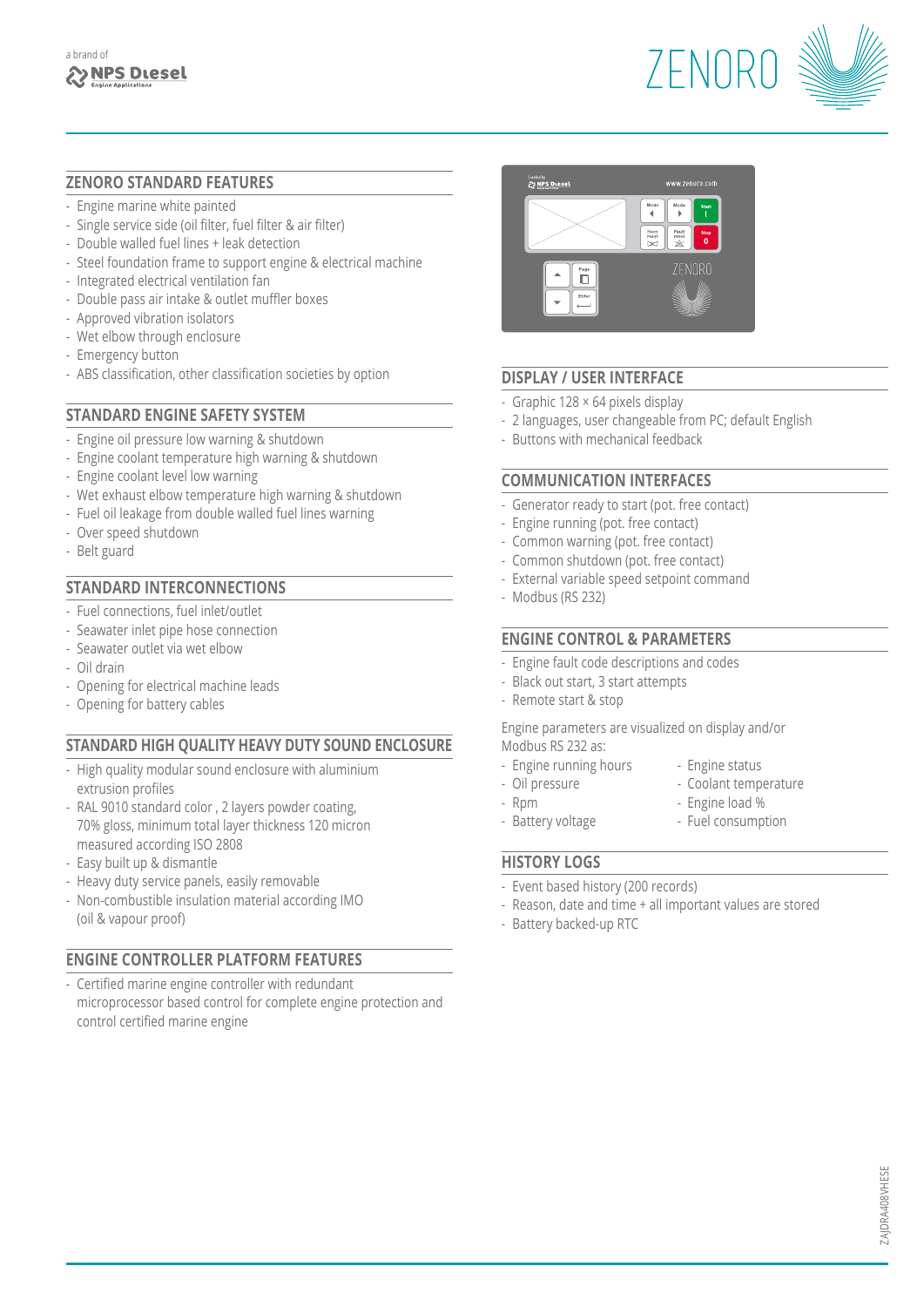

#### **PERMANENT MAGNET MACHINE**

| Randax                |
|-----------------------|
| 8                     |
| 440 V @ 2000 rpm      |
| 619 A                 |
| Star-inside           |
| up to 97%             |
| 3 kHz                 |
| $12$   /min           |
| $45^{\circ}$ C        |
| Н                     |
| Double bearing design |
| Flexible coupling     |
| 55                    |
| $2 \times 65$ W       |
|                       |
|                       |

## **PERMANENT MAGNET MACHINE FEATURES**

- Water cooled
- Interior Permanent Magnet design
- High efficiency
- Compact & low weight
- One insulated bearing and grounded shaft
- Pt100 temperature sensor and 2 x PTC thermistor per winding
- Configurable as one 3 phase winding or two galvanically separated 3 phase windings
- Permanently greased bearings

#### **GENERAL**

- Plastic wrap packing
- Manuals supplied in cd rom format with instruction, operation and maintenance manual (in PDF format only)
- Factory quality report

## **OPTIONAL**

- Dry exhaust + exhaust compensator with exhaust insulation
- Drip pan underneath oil & fuel filter(s)
- Engine coolant level low warning by Murphy gauge
- Engine oil temperature sensor warning & display
- Duplex fuel oil filter switchable
- Engine oil drain with hose & hand pump
- Sea water flow sensor
- Modbus converter for RS 485 protocol
- Optional Internet/Ethernet connection for remote monitoring
- Electric cable penetrations with Roxtec
- Outside muffler & water separator
- Other classification societies as Lloyds, GL-DNV, RINA
- Unit certificates for certain notations
- Manuals in hard copy format
- Electrical machine fitted with resolver or encoder
- Other electrical machine winding configuration to match different DC bus voltage level
- Integrated electrical machine cooling system with sea water heat exchanger

#### **OPTIONAL EXHAUST AFTERTREATMENT SYSTEM**

- XEAMOS DPF Soot filter with electrical or fuel burner regeneration
- IMO Tier III compliant emissions with XEAMOS SCR (Selective Catalytic Reduction) system or combined SCR & DPF system

#### **REFERENCE CONDITIONS**

- Rated speed and power
- Gross Power guaranteed within +/-5% at SAE J1995 and ISO3046
- J1995 and ISO 1346 conditions:
	- 25 °C (77 °F) air inlet temperature
	- 99 kPa (29.31 in. Hg) barometric pressure
	- 40 °C (104 °F) fuel inlet temperature
	- 0.853 fuel specific gravity @ 15 °C (60 °F)

Ambient air temperature is defined to be the temperature of ambient air close to operating vessel that is not influenced at any manner by operating characteristics of the vessel (free field temperature).

All values from current available data. Subject to manufacturing and measurement variations and to change without notice. Actual performance is subject to application and operation conditions outside of Zenoro control.

## **RATINGS**

Propeller-law-operated main or auxiliary engine. Suitable for applications that typically operate between 2,000-4,000 hours per year and have load factors up to 55 percent with respect to the rated genset output. This rating is for applications that use full power for no more than 4 hours out of each 12 hours of operation. Certified according to ISO 8178 E3 test cycles.